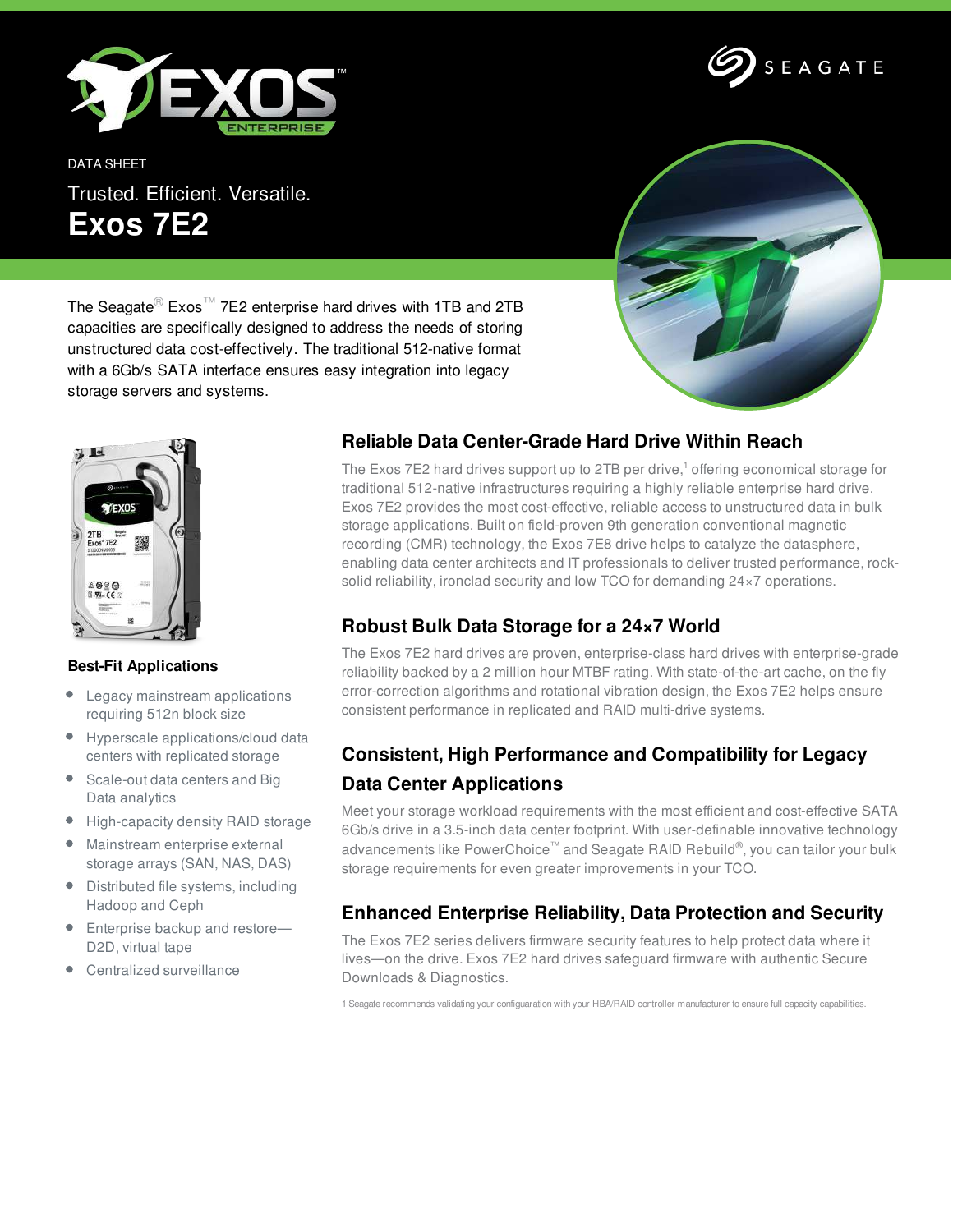



| Specifications                                     | 512n SATA                       |                                 |
|----------------------------------------------------|---------------------------------|---------------------------------|
| Capacity                                           | 2TB                             | 1TB                             |
| <b>Base Model</b>                                  | ST2000NM0008                    | ST1000NM0008                    |
| Features                                           |                                 |                                 |
| SuperParity                                        | Yes                             | Yes                             |
| Low Halogen                                        | Yes                             | Yes                             |
| PowerChoice™ Technology                            | Yes                             | Yes                             |
| Seagate RAID Rebuild <sup>®</sup> Technology       | Yes                             | Yes                             |
| SD&D Firmware Security                             | Yes                             | Yes                             |
| Cache                                              | 128MB                           | 128MB                           |
| Reliability/Data Integrity                         |                                 |                                 |
| Vibration, Nonoperating: 10Hz to 500Hz<br>(Grms)   | 5                               | 5                               |
| Mean Time Between Failures (MTBF, hours)           | 2,000,000                       | 2,000,000                       |
| Reliability Rating @ Full 24x7 Operation<br>(AFR)  | 0.44%                           | 0.44%                           |
| Nonrecoverable Read Errors per Bits Read,<br>Max   | 1 sector per 10E15              | 1 sector per 10E15              |
| Power-On Hours per Year (24×7)                     | 8760                            | 8760                            |
| <b>Bytes per Sector</b>                            | 512                             | 512                             |
| Limited Warranty (years)                           | $\sqrt{5}$                      | 5                               |
| Performance                                        |                                 |                                 |
| Spindle Speed (RPM)                                | 7200                            | 7200                            |
| Interface Access Speed (Gb/s)                      | 6.0, 3.0, 1.5                   | 6.0, 3.0, 1.5                   |
| Max. Sustained Transfer Rate OD<br>(MB/s, MiB/s)   | 194                             | 194                             |
| Average Latency (ms)                               | 4.16                            | 4.16                            |
| Interface Ports                                    | Single                          | Single                          |
| Rotation Vibration @ 1500 Hz (rad/s <sup>2</sup> ) | 12.5                            | 12.5                            |
| <b>Power Consumption</b>                           |                                 |                                 |
| Idle Power, Average (W)                            | 4.7                             | 4.7                             |
| Typical Operating (W)                              | 7.0                             | 7.0                             |
| Power Supply Requirements                          | +12 V and $+5$ V                | +12 V and $+5$ V                |
| Environmental                                      |                                 |                                 |
| Temperature, Operating (°C)                        | $5^{\circ}$ C - 60 $^{\circ}$ C | $5^{\circ}$ C - 60 $^{\circ}$ C |
| Shock, Operating 2ms (Read/Write) (Gs)             | 70/40Gs                         | 70/40Gs                         |
| Shock, Nonoperating, 1ms/2ms (Gs)                  | 200/300                         | 200/300                         |
| Physical                                           |                                 |                                 |
| Height (in/mm, max) <sup>1</sup>                   | 26.1mm/1.028in                  | 26.1mm/1.028in                  |
| Width (mm/in, max) <sup>1</sup>                    | 101.85mm/4.010in                | 101.85mm/4.010in                |
| Depth (mm/in, max) <sup>1</sup>                    | 147.00mm/5.787in                | 147.00mm/5.787in                |
| Weight (g/lb)                                      | 550g/1.212lb                    | 550g/1.212lb                    |
| Carton Unit Quantity                               | 20                              | 20                              |
| Cartons per Pallet                                 | 40                              | 40                              |
| Cartons per Layer                                  | 8                               | 8                               |

1 These base deck dimensions conform to the Small Form Factor Standard (SFF-8201) found at www.sffcommittee.org. For connector-related dimensions, see SFF-8223.